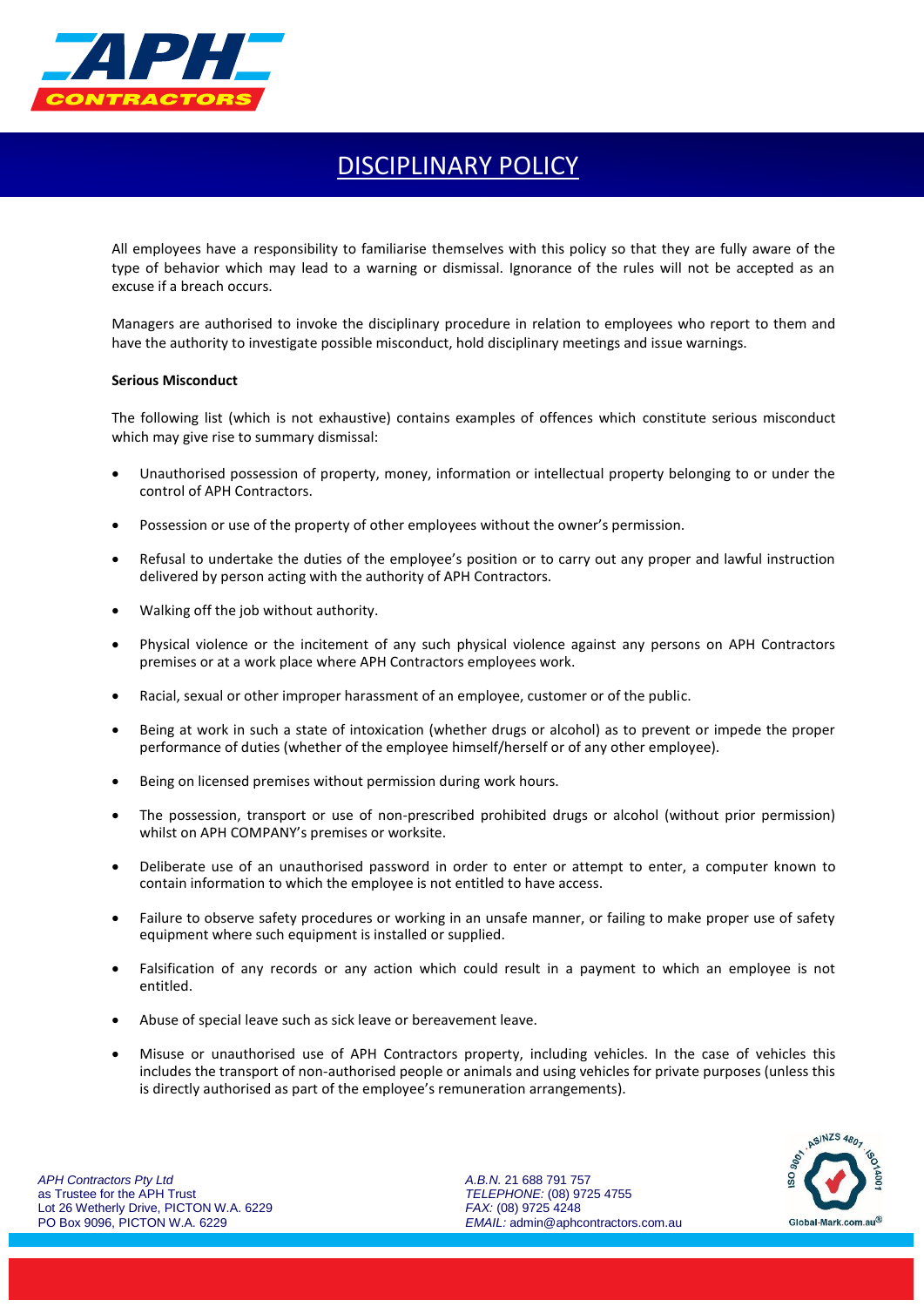- Operating a vehicle without a current driver's licence or the appropriate class of licence for that vehicle.
- Any willful act causing or likely to cause injury or danger to life.
- Smoking in areas where signs state this is prohibited for industrial safety reasons.
- Unauthorised disclosure of confidential information.
- Gross incompetence in the performance of the employee's duties.
- Any repetition of misconduct, or misconduct similar thereto, for which a final written warning has been given within the preceding 12 months

By way of explanation; this would mean that an employee on a final warning for unauthorised absence from duty would not be at risk of dismissal for being late for duty (assuming they were not on a final warning for being late). However such employee would be at risk of dismissal for failure to report in, by the required time, if sick.

## **Less Serious Misconduct**

The following are acts or omissions (not exhaustive) which may, after the appropriate warnings lead to dismissal.

- Persistent failure to achieve any performance standards set or incompetence in the performance of an employee's duties short of gross incompetence.
- The use of abusive, obscene or threatening language to another person in the workplace.
- Disruption of the workplace by acts of undesirable behavior or horseplay.
- Unauthorised absence from duty.
- Smoking in no-smoking areas as defined by APH Contractors Smoke Free Policy.
- Any act which is likely to diminish the good reputation of APH Contractors in the community.
- Without good reason, failing to notify the supervisor as close as possible to the normal commencing time that the employee will be late or unable to commence work for that day.
- Failure to report any work accident, which requires medical treatment, within 24 hrs.
- Failure to notify APH Contractors within two working days of being disqualified from driving.
- Defacing APH Contractors Property.
- Failure to maintain or take due care of APH Contractors property (including vehicles).
- Unreasonably frequent and persistent lateness or absence.
- Any act or omission which, while not being serious misconduct, has a significant effect on an employee's ability to carry out the duties of the employee's position.
- Any other act or omission which, while not specifically covered by the foregoing classes of misconduct, is of a similar nature.